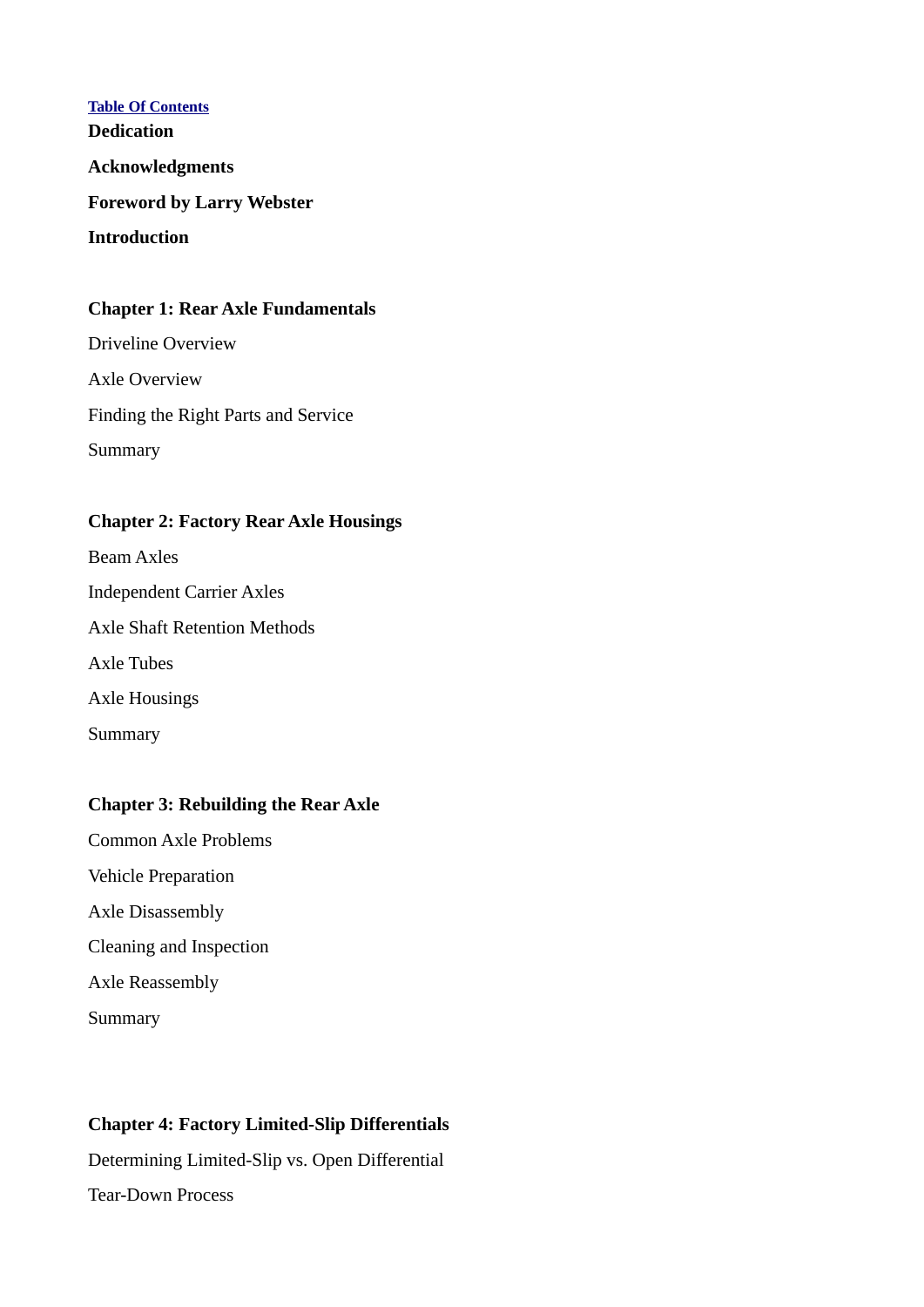Checking the Parts for Wear Rebuild Process Final Assembly and Performance GM-Style Limited-Slip Differential Cone-Style Limited-Slip Differential Ford Mustang Differentials Summary

#### **Chapter 5: Aftermarket Differentials**

Limited-Slip Differentials Open Differential Spools and Mini-Spools **Lockers** Helical Technology Viscous Control Technology Torque Vectoring Summary

#### **Chapter 6: Ring and Pinion Gears**

Torque Multiplication Hypoid vs. Spiral Bevel Gear Systems Hypoid Mounting Dimensions Tire Size and Gear Ratio Gear Manufacturing Gear Materials Gear Tooth Geometry Disassembly and Assembly of Ring and Pinion Gears Setting Gear Contact Pattern Ring and Pinion Break-In Procedure Speedometer Accuracy Summary